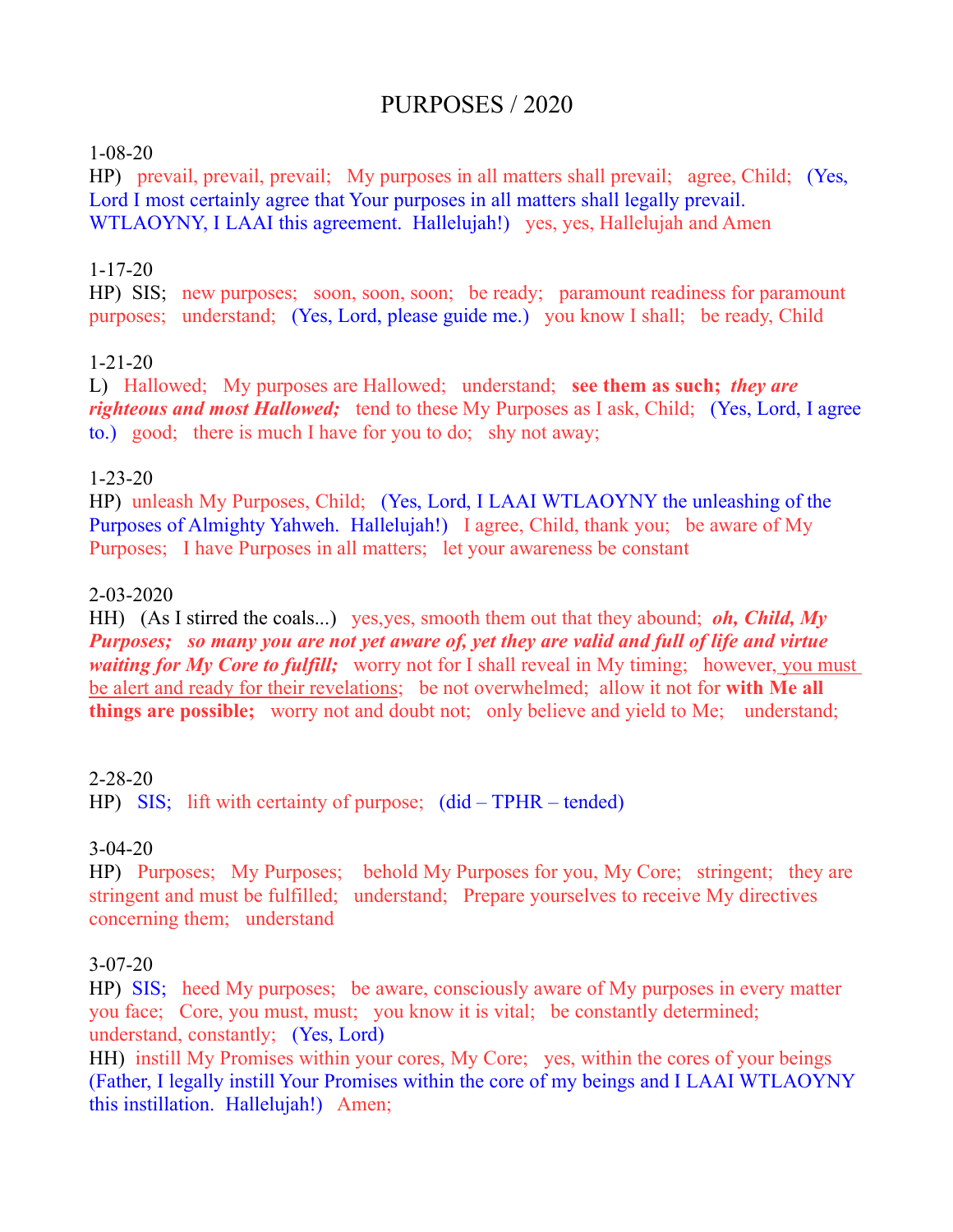### 3-14-20

HP) Mighty Purposes coming about, Child; be aware; look, watch, be ready for them; Core, Core, Core, *fear not for you can handle all I call you to do;* **battalions, battalions of angels shall aid;** doubt not nor fear for I have spoken; (I trust, You, Lord.)

## 3-23-20

HH) vSIS; seek, seek, seek My purposes; Core, you must seek and pay attention to My purposes; forget not to look beyond missing none of My purposes; ( Father, this is my desire and I ask for Your help and guidance in this.) Child, I am there when you seek and as you pay attention; taker comfort, take comfort in this knowledge; I would not leave you forsaken; (Thank You, Father)

## 3-26-20

HP) SIS; purposes, purposes, purposes; see to them; look well beyond, Child, to grasp the understanding of each; Core, this is meant for you as a Core to accomplish; look well beyond and grasp the purposes none others have grasped; understand;

#### 4-02-2020

HP) cling unto Me; yes, I say cling unto Me; (Yes, Lord, I so desire.) adamant, adamant, be adamant in clinging to Me, Child; dire purposes, dire purposes for it, Child; trust Me (Yes, Lord, I do)

### 4-16-2020 First Fruits

HP) fulfill every purpose I have for you each and every day, Child; (Yes, Lord, it is my desire to do so.) see to it; (Yes, Lord)

## 5-12-20

L) SIS; lively, lively, Child, I declare you most lively for My purposes; agree; (Yes, Lord, I agree to Your will and Plans legally so for me; I object not to Your plans for me and I LAAI them WTLAOYNY. Hallelujah!) perfect, Child

## 5-14-20

L) SIS; Purpose, Purpose, Purpose; Child keep striving to see the purposes behind all things for they all have purpose; support right Purposes and deny the purposes that are evil; understand; (Yes, Lord)

## 5-21-20

L) SIS; My, Children, allow My truth to come forth in all areas, in all matters for My purposes; Yes, allow the purposes for My truth an disallow the purposes of all lies; understand; (Yes, Lord, and I do legally allow the truth of Almighty Yahweh and I legally disallow the purposes of all lies. All this I LAAI WTLAOYNY. Hallelujah!) Praise be, Child, Praise Be; (I agree, Lord)

HP) SIS; Kyle shall come forth in grandeur he is unaware of; Child, bless him for My purposes; (Kyle Eatherly, I bless you for the purposes of Almighty Yahweh has for you. Hallelujah! This I LAAI WTLAOYNY. Hallelujah and Amen!) thank you, Child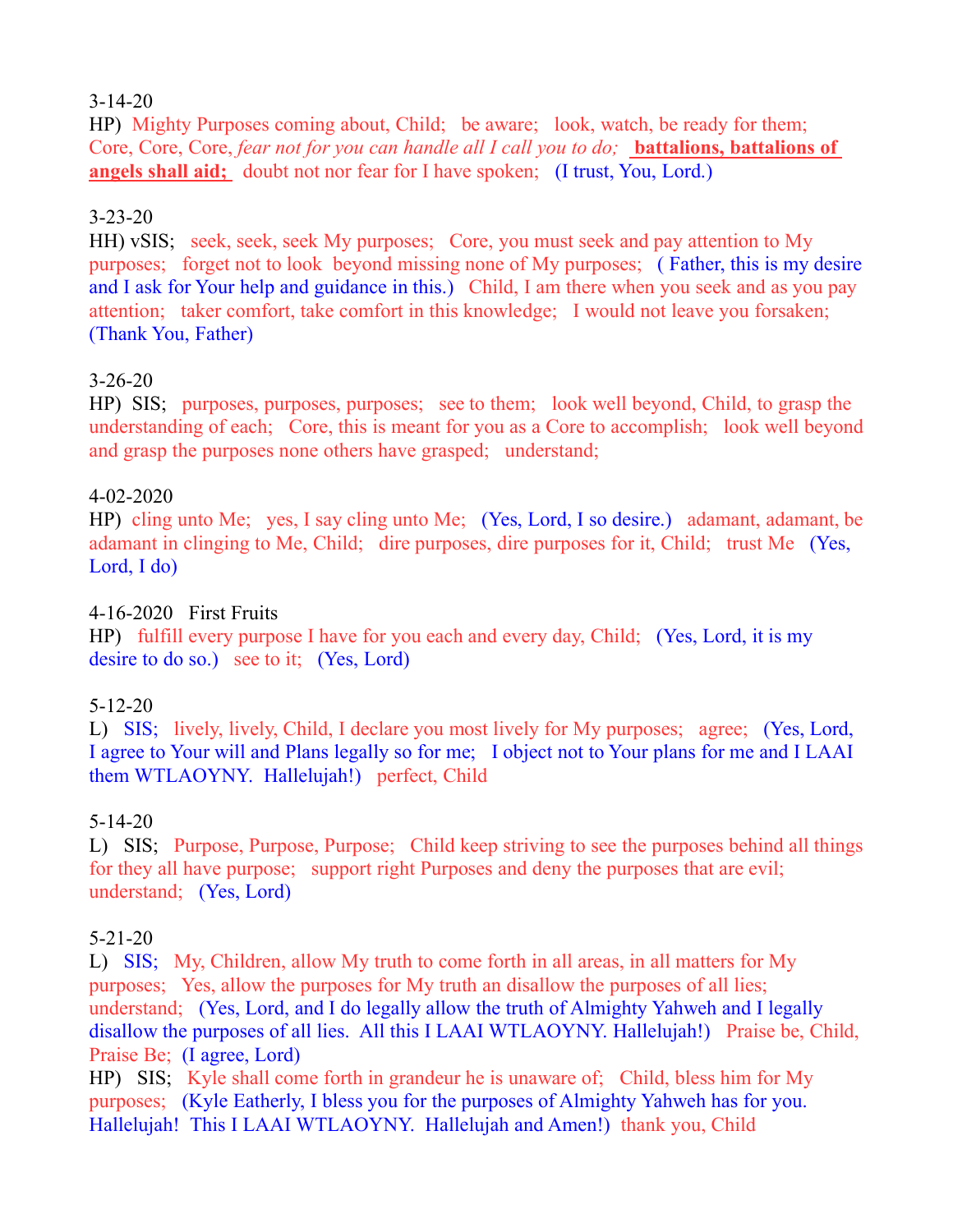## 5-22-20

HP) ( TPHR – tended) yes, Child, call them tended and adjure them to fulfill their purposes for each moment; Hallelujah; (Praises, I legally call you tended and adjure you to fulfill the purposes Almighty Yahweh has for you every moment of each day including this day. Hallelujah!)

HH) your feet are shod, Child, your feet are shod for My purposes wherever you trod; be assured in this, Child

#### 6-06-20

L) SIS; My Children, My Children, listen to My Call; yes, carefully listen to My Call, each Call I make for you; listen and absorb every word; let none be lost for each word I speak has purpose, purpose that must be; listen, listen, listen

HH) purpose; Mighty are M Purposes for you and for this place; prepare to see that My Mighty purposes are fulfilled, Child; you must be totally aware of them; Kyle will aid you in this for it will require all 4 of your eyes on heightened awareness levels; remember, I am also with you; worry not nor fret for I am with you and I have declared that all is well; (Thank You, Lord)

## 6-12-20

HP) SIS; Child, breathe of My breath; (did) Child, do so daily for My Purposes; (Lord, this I choose to legally do daily according to this Your request and I LAAI WTLAOYNY this act. Hallelujah!) good, now move forth

#### 6-15-20

L) SIS; Purposes, Child, zero in on My Purposes in all things, all matters; realize that usually there are multiple Purposes in these ; look, search diligently to uncover all My Purposes; do the same looking for the purposes, and many of them are hidden, of the enemy; understand; (Yes, Lord, and I agree to do so. Hallelujah!)

#### 6-19-20

L) SIS; Declare My Purposes worthy, Child; (Lord, I do legally Declare Your Purposes worthy. This Declaration I LAAI WTLAOYNY. Hallelujah!) Child, Child, so be it, be it now so for it is a absolutely true; Amen

#### 7-16-20

HP) continue to fulfill every purpose I have called you to; push, push, push through and remember I am with you; (Yes, Lord)

#### 7-28-20

HP) lift with solemn purpose; (TPHR)

## 7-29-20

HH) My purposes are Mighty; My purposes in all matters are Mighty; My Core, I tell you to overlook none; (Yes, Father) prepare and stay prepared for Our meeting; this must be;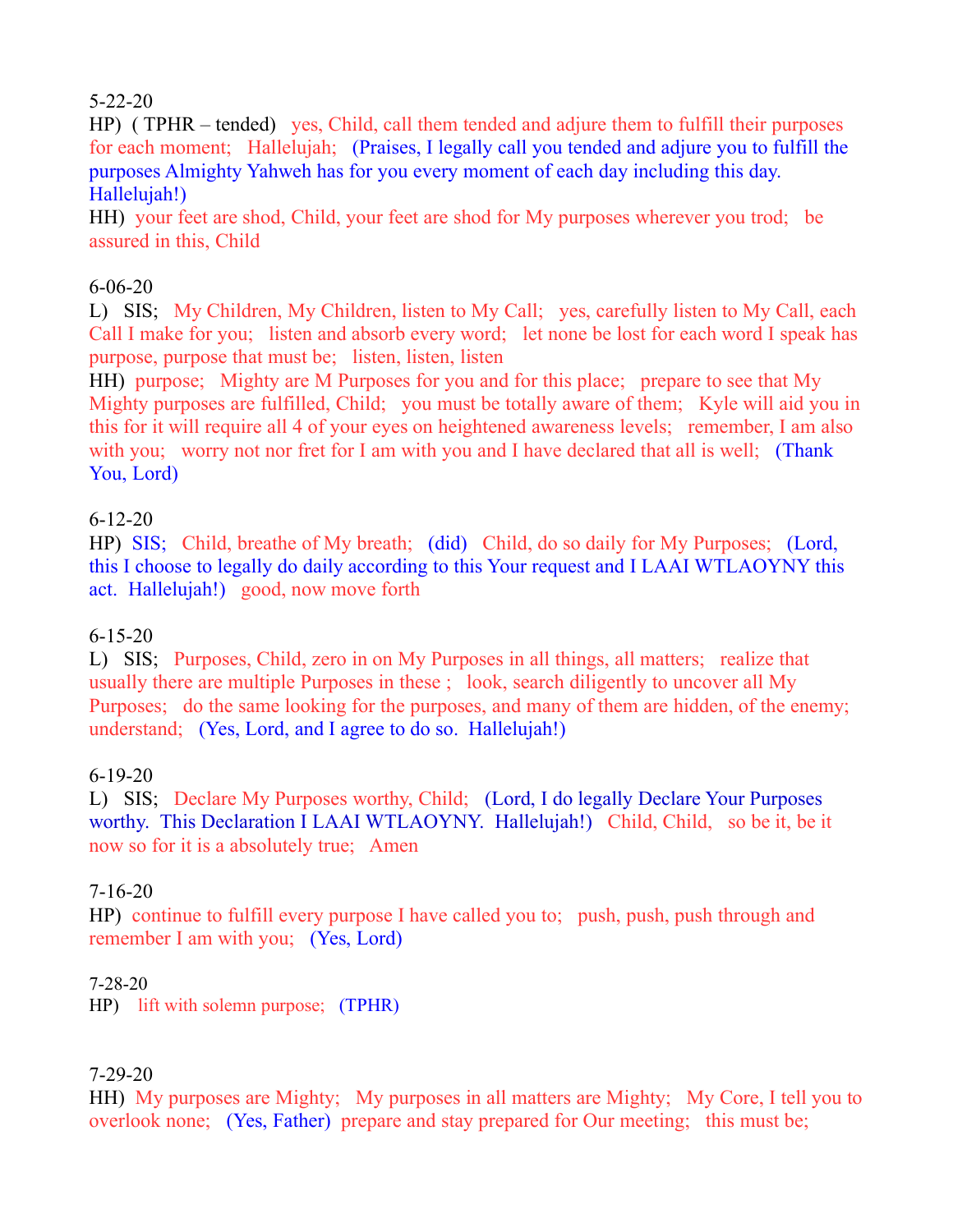vitally important; keep taking Me in frequently, daily; (Yes, Father) adjust your eyes so they focus on Me and ALL I am doing; understand; (Yes, Father ) Child, remind the Core that this must be; it is crucial, vital, and imperative; (I agree, Father, and I shall remind them as You say. Hallelujah!) good

### 8-03-20

L) Purpose, Purpose; Mighty Purposes, My Core; I have more Mighty, Significant Purposes for you to fulfill; be ready, I adjure you to be ready for My timing for them to be fulfilled is quite soon; aware and expect; Hallelujah; (Yes, Lord, please guide us in fulfilling these Purposes.) you know I shall, just be ready, firmly ready; (Yes, Lord)

#### 8-24-2020

HP) join, join, join with My hosts and angels; join with them in fulfilling your purposes; yes, you each have many purposes to fulfill; hesitate not to legally do as I ask of you; make not burdens of My tasks I ask you to do; understand; (Yes, Lord)

#### 10-04-20

HH) vSIS; (I thanked Almighty Yahweh for His presence.) Child, I am here watching, working, bringing about what must be for Our purposes here in this place; be ye at Peace as I work; (Yes, Father) (after a bit) Child, tend to My ways and absorb of Me; (Yes, Father, and I did.) good

## 10-05-20

HP) SIS; lift with solemn purpose; (TPHR) SIS; lift and encourage, lift and encourage, lift and encourage, My Child; I adjure you to be an encourager;

#### 10-16-20

L) SIS; sudden bursts, sudden bursts; expect sudden bursts of My Power through you, Child; be not dismayed by it; allow them to do the work I desire in, for, and through you, Child; (Yes, Father, I legally AAI WTLAOYNY all sudden bursts of Your Power, Almighty Yahweh, to work in, for, and through me as You desire. Halleluyah!)

## 10-20-20

HH) vSIS; meaningful, Child, your purposes are so meaningful; keep them so; (Yes, Father) allow your intensity to double now so that later it can triplicate; (Almighty Yahweh, I legally allow my intensity to double so that later it can triplicate as You desire. This I LAAI WTLAOYNY. Halleluyah!) imperative, Child, this was imperative for My Plans; be ready when I ask you to triplicate this intensity; again, it shall be most imperative; (Yes, Father, I shall be ready. Halleluyah!) good; tell Kyle I shall have him triplicate in some matters soon; tell him so he can be ready; (Yes, Father, I will.) good

## 10-21-20

HP) SIS; attend; yes, Child attend to My purposes I have for you; I have additional new purposes for you; I shall reveal them soon; prepare and be not surprised nor amazed by them; I have spoken, now move forth